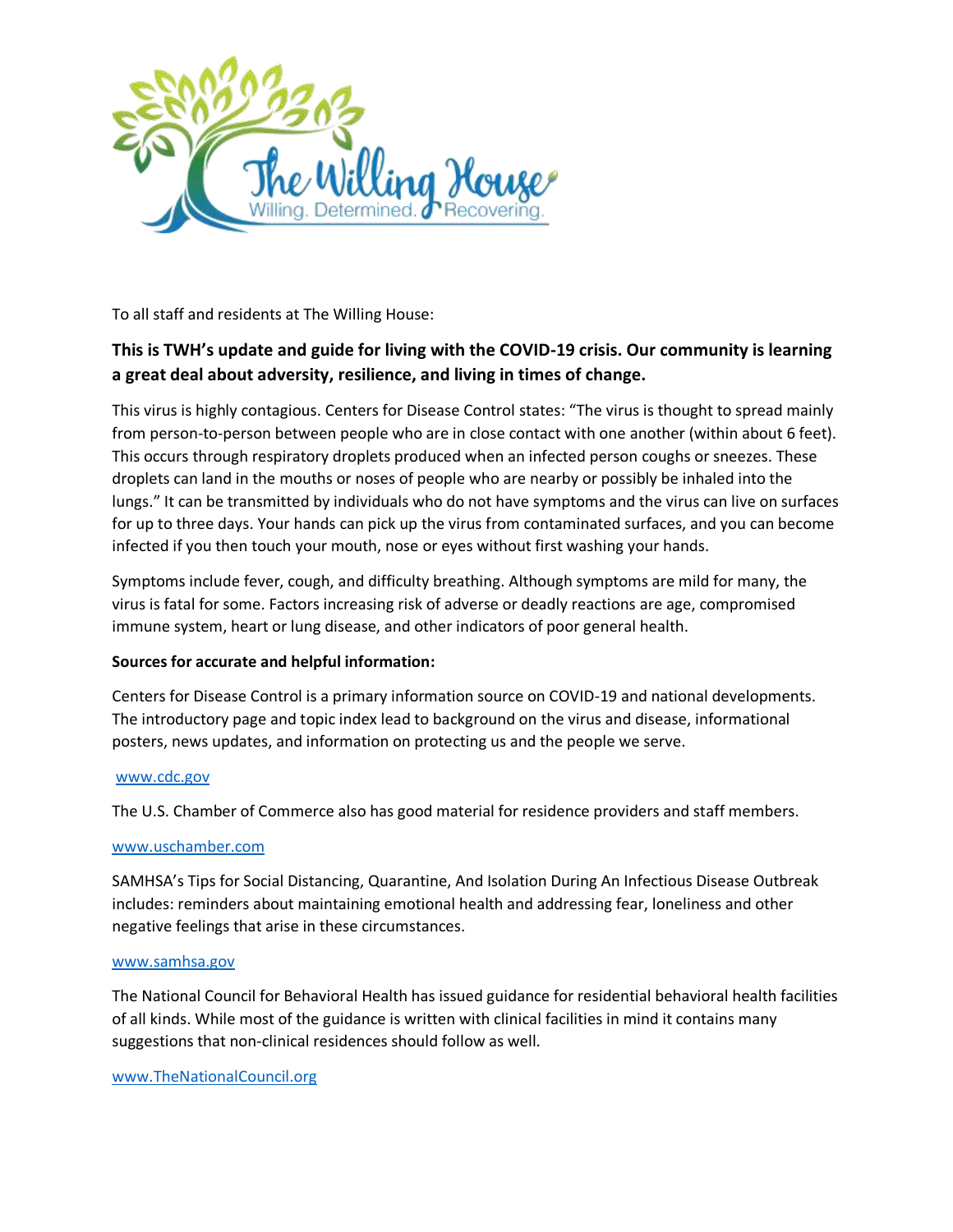

You should also review information provided by the Department of Public Health. Health departments will also have timely information about local resources, business closures, rules about events, etc.

Online meetings are being created everywhere in response to social distancing requirements, the closure of many meeting locations, and the cessation of other community activities. In addition to information provided by national recovery support fellowships and local recovery community organizations, [www.InTheRooms.com](http://www.intherooms.com/) is a directory of online meetings for many 12-step fellowships and other activities. Many of these meetings have existed for years, and welcome new participants. The home page includes an always-current list of upcoming meetings with connection information. They feature phone and video meetings and a new section on coping with the current situation.

Several statewide NARR affiliate organizations have also produced guidance. The following precautions are recommended by public health experts and are particularly relevant to individuals sharing living quarters or working in residential settings.

● Precautions are important not only for your own protection but also for the protection of those with whom you come in contact – many of whom are at elevated risk from this virus. You can become a carrier and transmit the disease to others without being aware that you have been exposed to the virus.

● Maintain a safe distance from others – six feet or more is recommended. Replace handshakes and hugs with other forms of greeting that do not involve person-to-person contact.

● Do not assume someone is virus-free just because they do not have symptoms. Some infected individuals never exhibit symptoms but can transmit the disease. Lack of widespread testing means limited reliable information about local community risks.

● Avoid touching your face with unwashed/unsanitary hands to avoid transferring the virus to your nose, mouth or eyes and increasing the likelihood of infection.

● Wash your hands frequently and thoroughly (at least 20 seconds) with soap and hot water when available. Do this as soon as possible after touching surfaces that could be contaminated.

● Use hand sanitizer if washing hands is impractical after touching surfaces that may have been contaminated. Check with your residence's management before buying it for yourself since it contains alcohol and restrictions on possession may apply.

● Cough or sneeze into a tissue, or into your elbow/sleeve if tissues are not available.

● If you have symptoms consistent with COVID-19 call your doctor or health care provider, or a local public health resource if you do not have a doctor. Do not go to an emergency room or clinic for testing without having made prior arrangements. Doing so risks infecting others.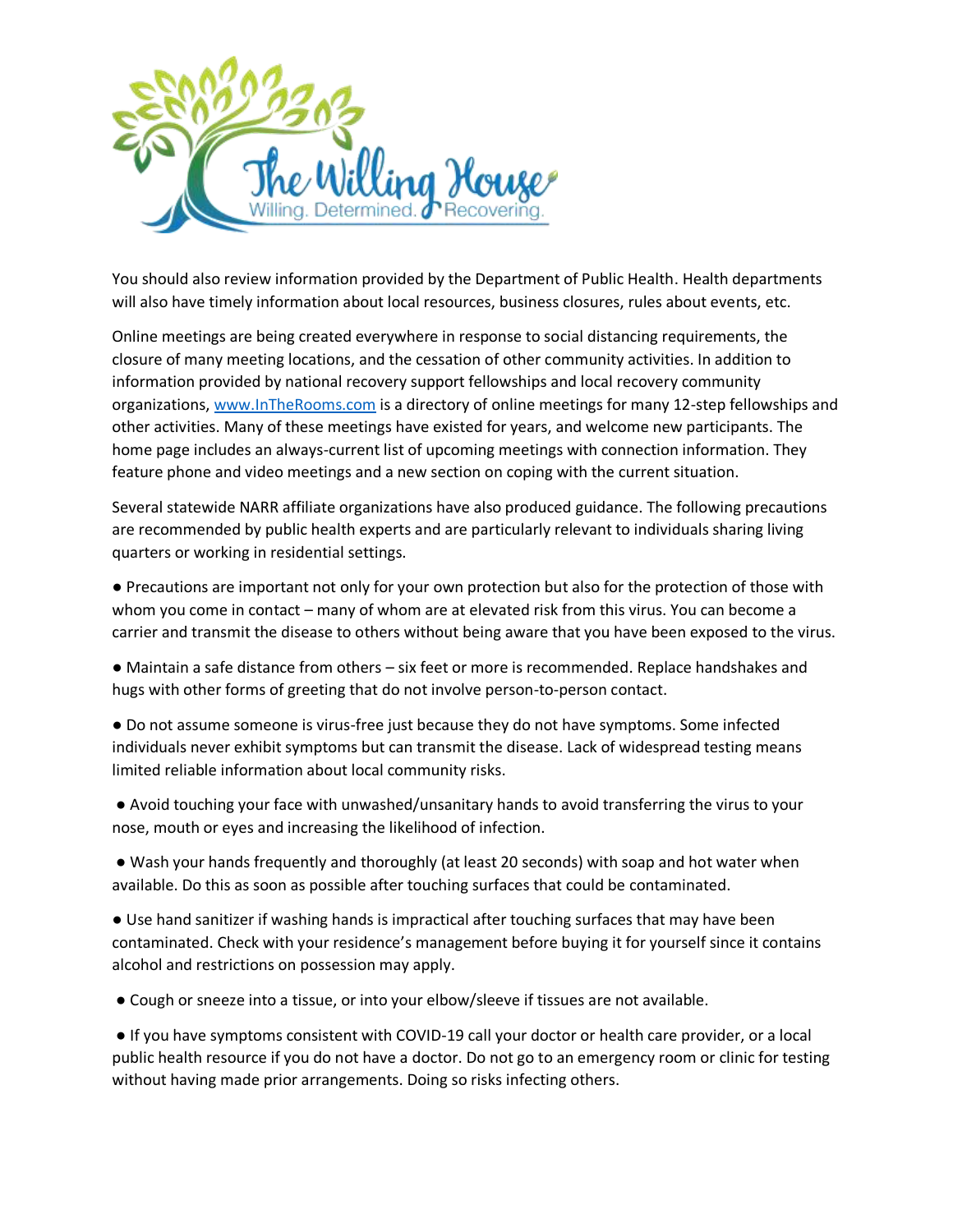

● Avoid crowds and events where safe distances cannot be maintained. Avoiding unnecessary interaction with others protects you, and it also ensures that you do not transmit the virus to others.

● Do not share dishes, cups, glassware or silverware with others. Follow residence procedures for cleaning those items promptly after use.

● Avoid inviting visitors to the residence. **Visitors are currently prohibited from any location of TWH. This needs to be strictly adhered to by all house managers and residents. NO EXCEPTIONS!**

● These circumstances are stressful and destabilizing. Self-care is vital, as is staying connected to your program of recovery. Public health precautions include increased physical separation, but that does not mean emotional and interpersonal isolation. Use your phone, text and email to stay connected to others. Skype, Facetime Google Hangouts/Duo, Zoom and other platforms provide connections to others through video chat. If your usual recovery groups are interrupted, seek out alternatives including online meetings.

● Be kind to your housemates. A charitable attitude can go a long way toward helping others who may be struggling. Share these guidelines with residents. Ask them to help ensure their personal and household safety and health while supporting those who are having a tough time coming to grips with our new reality.

● Disinfect surfaces regularly. This is in addition to standard cleaning, and includes countertops, bathroom fixtures, faucets, doorknobs, railings, and any surfaces or equipment that are touched regularly.

● Ensure that you have appropriate cleaning and containment supplies including disinfectant materials, disposable rubber gloves, facial tissues, etc. \*If any products are needed, please immediately notify Shaun, Mike, or Liz.

● Have a supply of masks on hand in the event symptomatic or contagious residents need them. Currently masks need only be worn by symptomatic or infected individuals, but that guidance may soon change.

● Use of hand sanitizing gel is a strong public health recommendation when residents can't wash their hands with soap and water. Be aware that these contain alcohol.

● Residents exhibiting symptoms must contact their health care providers. Be sure you know how to connect residents to local medical services if they do not have a doctor or other medical resource of their own. Shaun, Mike, and Liz must be notified **IMMEDIATELY** if any resident may potentially be infected with COVID-19. All house managers should report any such instance and document it accordingly with an incident report, updating as necessary.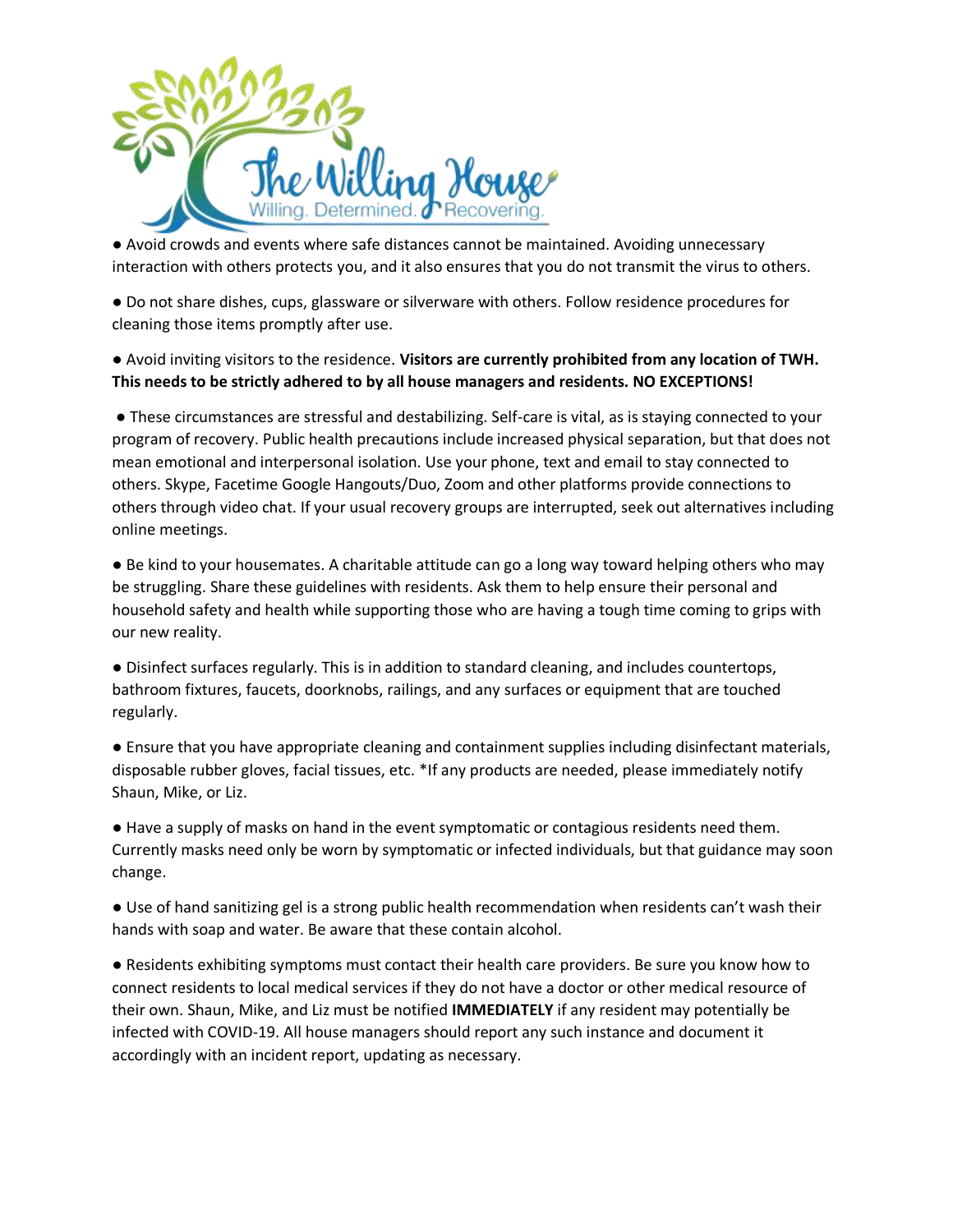

● Residents with symptoms should be isolated to the greatest extent possible. This may require temporary moves of residents into designated areas within the residence. See below this list for more information on what to do in the event one or more residents need to be isolated.

● It's easy for individuals to slip into old behavior. Consider posting informational messages in public places, such as these offered by the CDC.

● Since many 12-step and other mutual support activities are unavailable, help residents identify suitable substitute activities including online meetings. Groups all over the country are moving online, using Zoom, Skype and ordinary conference call services. A link to one good source is provided above, and more are going online every day.

● With so many outside activities curtailed, residents need to help each other connect to new relationships and recovery activities. Residents can be asked to help quarantined housemates who cannot run errands or otherwise leave the residence.

● Ensure that staff exhibiting symptoms or diagnosed as having COVID-19 do not continue with active house duties. They must follow the same guidelines as all residents. Make contingency plans for how staff members' duties will be performed in their absence.

● Review your resident interview and acceptance process. It is unwise to admit individuals who exhibit COVID-19 symptoms or who have been diagnosed as carrying the virus. Shaun and Liz have been keeping an updated list of facilities who have had positive COVID-19 tests on site. We are taking extreme precautions and staying in close communication about where a potential resident would be coming from and the level of exposure risk. If/when any new resident arrives at one of TWH locations, the following three steps MUST be followed PRIOR TO THEM ENTERING THE HOUSE:

1) Ask the individual if they are experiencing any symptoms of COVID-19 or are feeling ill in any way.

2) Ask the individual about any potential exposure to COVID-19 and how long it has been since they have been in contact with any person who may have tested positive for the virus.

3) Take the individual's temperature outside. Any temperature over 100 degrees F should be immediately reported to ownership. This resident cannot be allowed into the house and must be advised to see a medical professional to be assessed. Please assist in helping direct to the nearest Emergency Room.